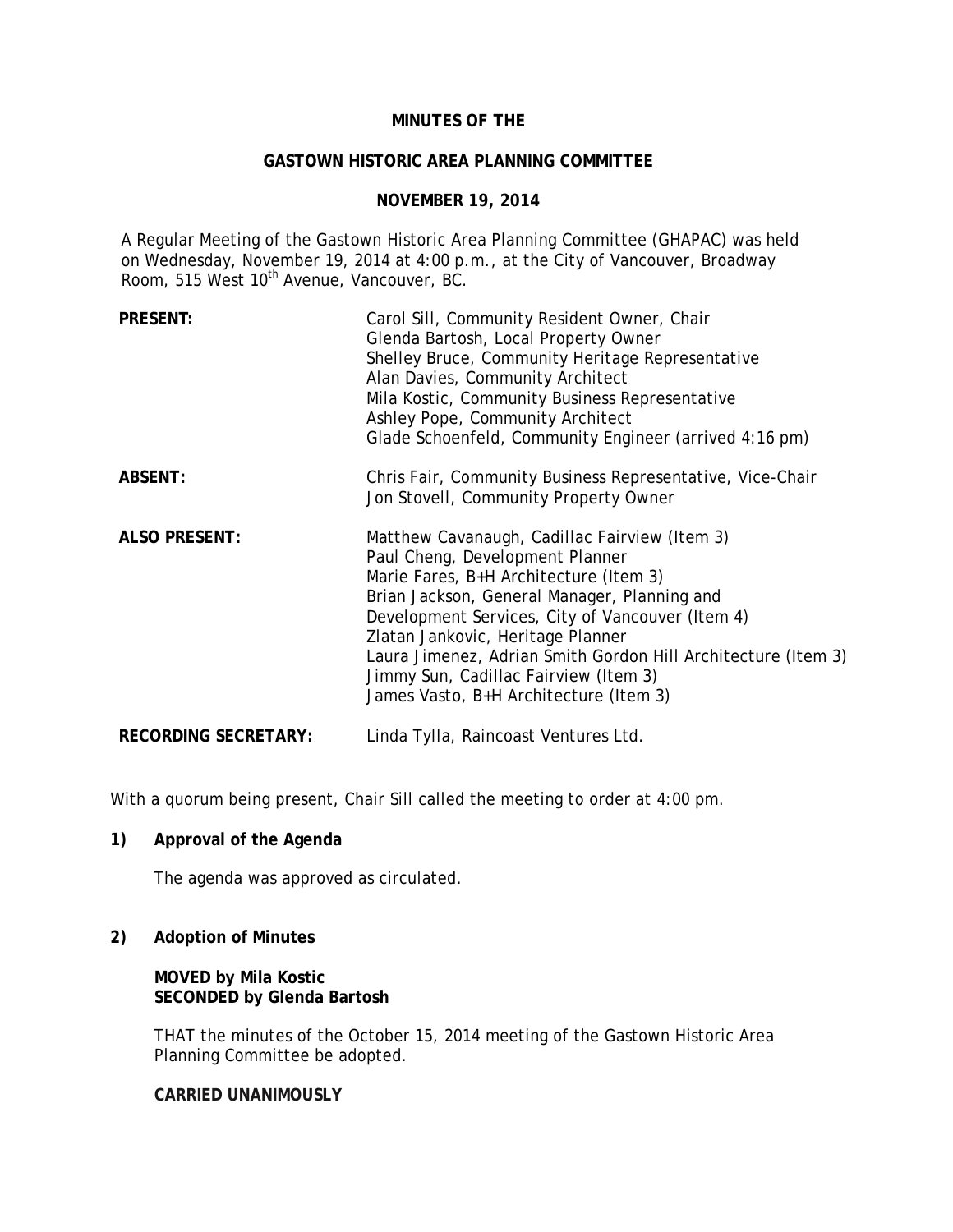# **3) Waterfront Tower – 601 West Cordova Street – DE418532**

Chair Sill welcomed the proponents and advised them of the GHAPC Meeting Procedures.

Zlatan Jankovic, Heritage Planner introduced the item, advising that the development permit application for a mixed-use office tower on a site immediately east of the CPR Station building has been received. The proposal was initially presented to GHAPC on December 18, 2013, at the pre-application stage. At that time GHAPC generally supported the proposal, recommended some changes and requested that the final proposal be brought back to the Committee for review at the development application permit stage. It was noted that the applicant had addressed some of GHAPC's previous comments given at the December 18 meeting.

Although the site is not located within Gastown Historic Area boundaries, this proposal was presented to GHAPC because of its proximity to Gastown and its potential impact on the heritage character of the area.

Paul Cheng, Development Planner noted that it had been discovered on November 18, 2014 that, due to a miscommunication earlier in the process, the height of the building exceeded the Council-imposed view cone by 13 metres, and that the design of the building would need to be revisited. It was further noted that due to the view cone restriction, the applicant would not be able to take advantage of the possibility of building a taller, thinner tower to reduce the impediment on the adjacent heritage building as suggested by Committee resolution on December 18, 2013.

Laura Jimenez, Adrian Smith + Gordon Hill Architecture, introduced herself and the project team in attendance. Ms. Jimenez provided an overview of the project, including site context and design details.

Glade Schoenfeld arrived at this time (4:16 pm) and recused himself from the discussion on this item, as his engineering firm is part of the project team for the development.

The project team and staff received comments and responded to various questions related to the application and project proposal.

### **MOVED by Ashley Pope SECONDED by Glenda Bartosh**

That the Gastown Historic Area Planning Committee expresses gratitude for the opportunity to review and comment on the development permit application for the Waterfront Tower at 601 West Cordova Street, and due to the current issue with the height of the proposed tower, will defer providing a motion of support or nonsupport until the tower reaches its final design stage;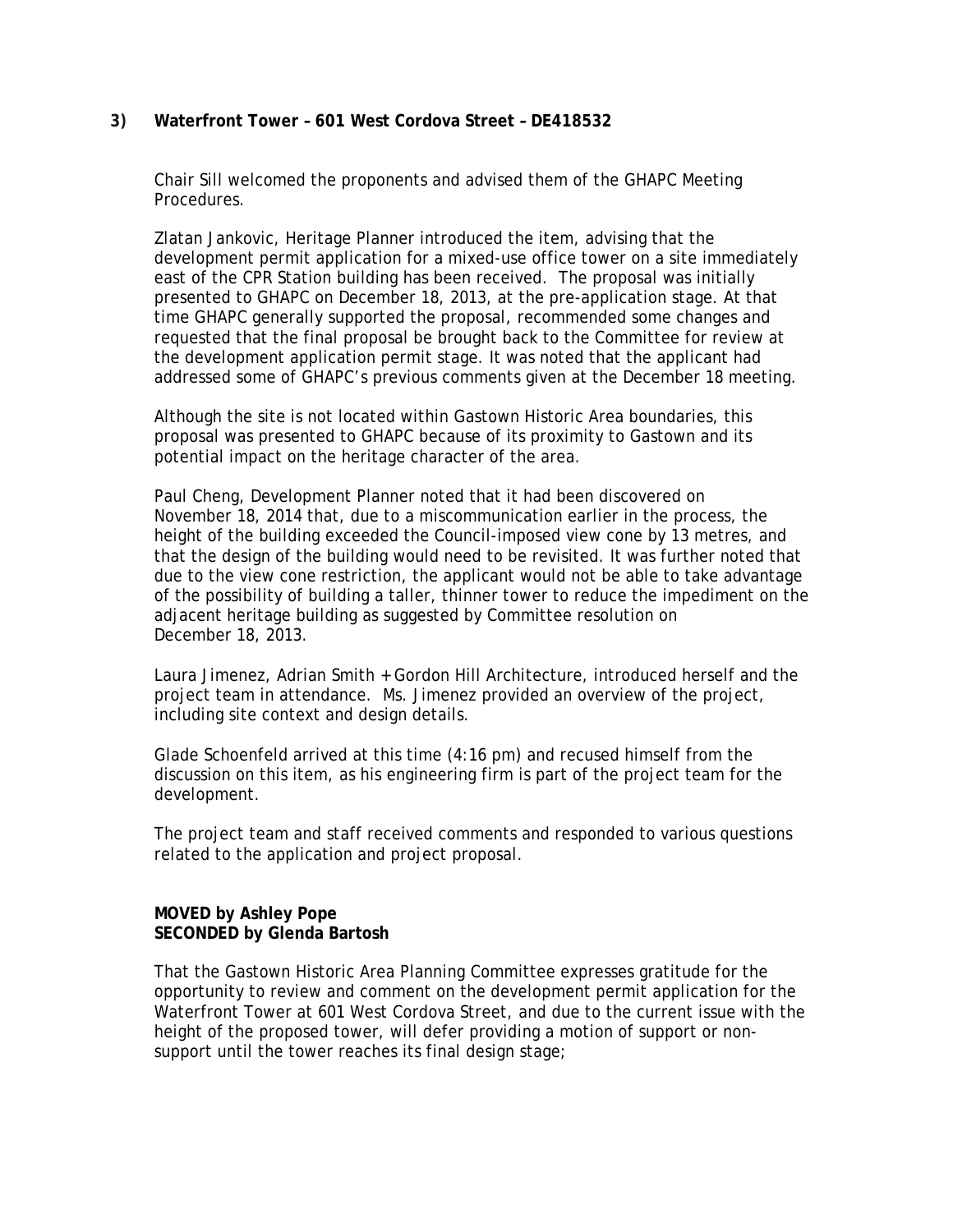However the Committee does recommend that as the design process continues, further consideration be given to the following:

- The project's impact on the cultural landscape of a the area, particularly in the pedestrian realm;
- A greater setback from the CPR Heritage Class A building; and
- Given the requirements for the lower tower height, a review of the overall massing of the building; and

That the Committee looks forward to seeing the project again if significant changes are made to the built form of the tower.

**CARRIED UNANIMOUSLY** 

# **4) Gastown – Current DE Permit Applications and Related Issues**

On October 15, 2014 the Gastown Historic Area Planning Committee requested to meet with the Director of Planning, City of Vancouver, to discuss current issues affecting Gastown, which have emerged as a result of recent development permit applications/enquiries presented to GHAPC – in particular the demolition of designated buildings, the height of rooftop additions, form of development and massing on consolidated sites, potential loss of historic character of the area, cumulative effects of new developments in the area, and application/interpretation of the HA-2 District Schedule and Design Guidelines.

Brian Jackson, General Manager, Planning and Development Services, City of Vancouver, appeared before the Committee to address their related concerns.

Chair Sill raised a question on behalf of the Committee in regard to the City's long term vision for the district given that in the past year, GHAPC has reviewed several large scale development applications proposed in Gastown that exceed the height limitations specified in the HA-2 Bylaw.

In, response, Mr. Jackson advised that the long-term vision for Gastown is as a nationally designated historic neighbourhood, and that planning is always done in the context of a national designated historic district and Vancouver's top tourism district. The City recognizes that there are some buildings that are unusable in their current state, and that consideration must be given to the utility of the building to balance heritage consideration with economic demands, particularly for office developments. He noted that the three applications on Water Street were more than have been seen in a long time, and that staff want to avoid a block that is built to the absolute maximum. He further noted that the newly adopted Downtown East Side Plan did not make changes to the built form provisions for Gastown, adding that there is flexibility to enhance the heritage character of the neighbourhood and balance economic demands. He also confirmed that the sawtooth profile provision for new buildings built beside existing heritage buildings was still in place.

On behalf of the Committee, Chair Sill raised a question regarding how the Gastown HA-2 Design Guidelines should be used in conjunction with the HA-2 Bylaws and questioned how strongly the Committee should seek enforcement on the Design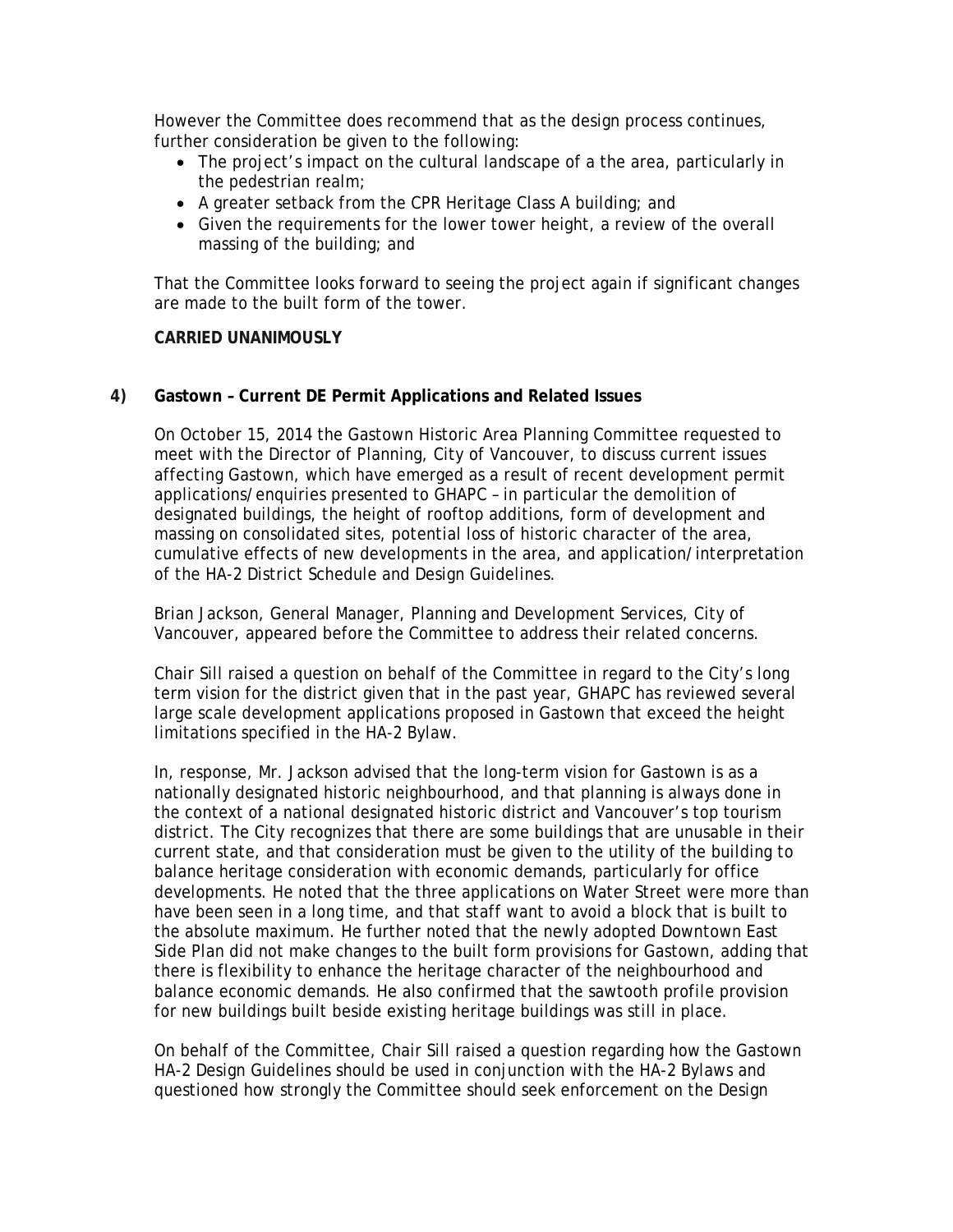Guidelines as some recent proposals. She also asked for clarification on how the City determines the acceptability of a project before it is sent to GHAPC for review.

In response, Mr. Jackson noted that in many cases he relies on his staff to advise on the appropriateness and alignment and that they would not challenge the Committee with something completely outside of realm of possibilities.

Mr. Cheng noted that if a proposed addition is for a historical building, it typically is supposed to be only one or two storeys, and that staff are striving to balance the strong need for office space in the area with a one or two storey addition, and that the façade should always retain the original profile with additional storeys well set back.

Concerns were raised in relation to the creation of monolithic consolidated blocks in Gastown, that encumbered sites are not dealt with separately, and that policy is silent on the addition on heritage buildings. The Committee asked if the bylaws and guidelines were of equal weight in terms of height restrictions.

Mr. Jackson advised that the City takes the best advice from both the advisory group and professional group, and that Planning takes into account zoning regulations, recommendations from committees and staff, and makes decisions considering all input.

Mr. Jackson further advised that there is discretion to be exercised, and that the preference would be to see the envelope pushed on office rather than residential space as there is more opportunity for residential development in other east side areas. He also noted that as they move forward on a proposal, they will continue to work together to shape the applications, and that if the Committee is concerned that staff are not being rigorous enough on an application, the Committee can provide more feedback. Some proponents come to the City for a review in the preapplication stage and staff identify issues to be considered and the Committee has the opportunity to express concern to those considerations.

Discussion ensued relative to the challenges associated with large consolidated sites such as the Enriques site.

Mr. Jackson noted that staff look to the Committee for dialogue on finding compatible uses as part of a standard. He also noted that there are limited tools, grants and tax structures in Canada to promote total preservation, but they would like to protect the resources before the fall down, enliven the area and keep the buildings alive.

Discussion ensued on the quality of the design solutions being presented, preserving the granularity of each building when there are larger consolidated projects behind the façade, and the importance of the water-side landscape in terms of heritage value.

Mr. Jankovic advised that staff have been monitoring the possible accumulative effect of infill on Gastown as proposals are evaluated which take into consideration views to the North Shore, saw-tooth profile, the streetscape character as